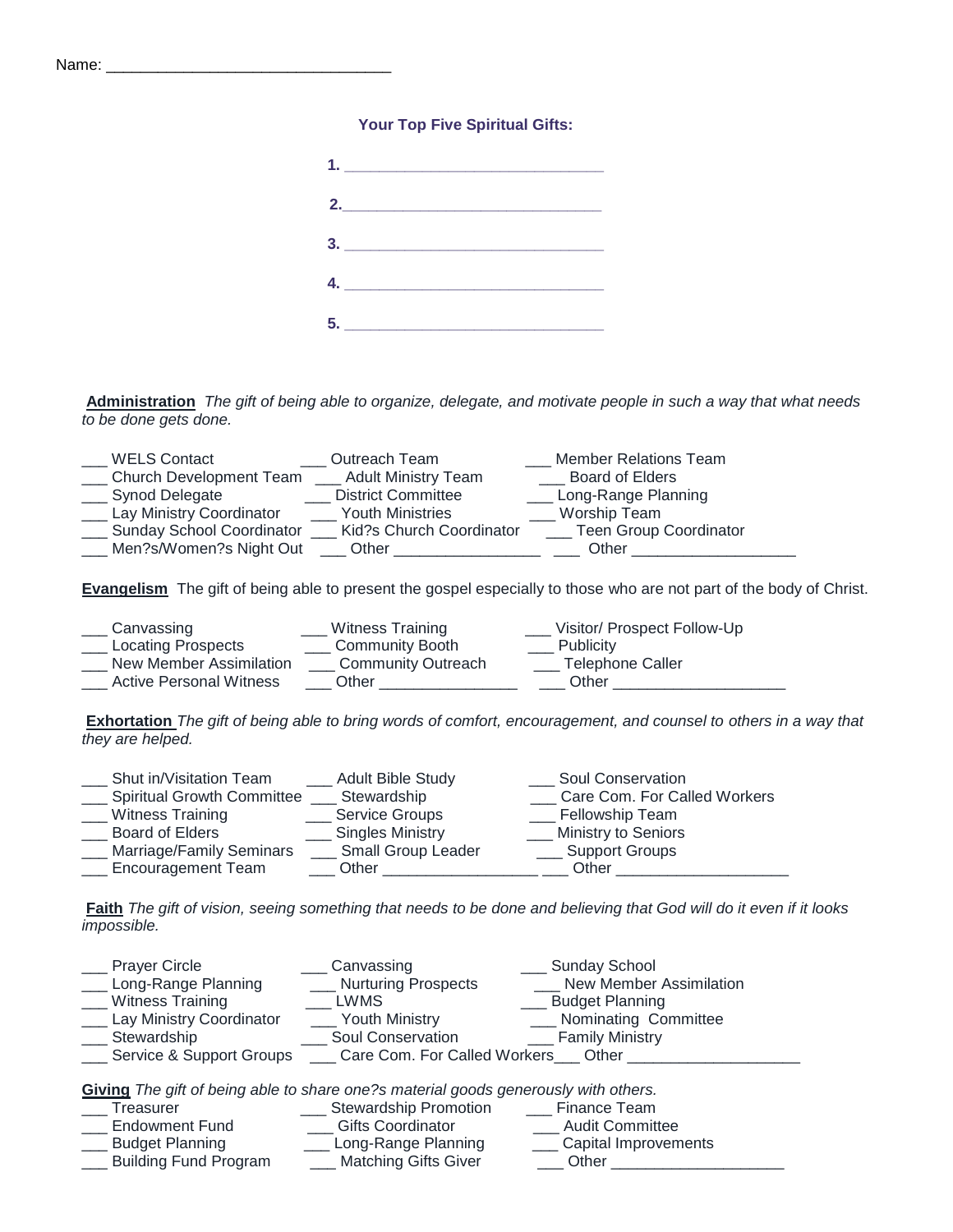**Hospitality** *The gift of being able to make visitors and strangers feel at home.*

| <b>Greeters at Service</b>                                                                | _Telephone Caller              | ?? Lodging for Visiting Groups |  |
|-------------------------------------------------------------------------------------------|--------------------------------|--------------------------------|--|
| Fellowship Events                                                                         | <b>Ushers</b>                  | Transportation                 |  |
| Service & Support Groups                                                                  | <b>Refreshment Coordinator</b> | Care Com. For Called Workers   |  |
| New Member Welcome                                                                        | Altar Team                     | _ Easter Breakfast Committee   |  |
| ___ Host for Small Group                                                                  | <b>Church Picnic</b>           | _ Visitation Committee         |  |
| Nursery                                                                                   | __ Community Outreach          | Shut-in Care                   |  |
| Set up/Take Down Team                                                                     | <b>WOW Group</b>               | Other                          |  |
|                                                                                           |                                |                                |  |
| <b>Intercession</b> The gift of being able to pray for others confidently and constantly. |                                |                                |  |

| __ Prayer Chain              | __ Nurturing Prospects                | <b>Sunday School</b>                                                                           |
|------------------------------|---------------------------------------|------------------------------------------------------------------------------------------------|
| __ Witness Training          | ___ Youth Ministry Team               | ___ Adult Bible Study                                                                          |
| ___ Shut-in/Hospital Visitor | __ Worship Team                       | Care Com. For Called Workers                                                                   |
| __ Family Ministry           | ___ Long-Range Planning Team ___ LWMS |                                                                                                |
| __ Prayer writer             | Other ____________________            | Other                                                                                          |
|                              |                                       |                                                                                                |
|                              |                                       | Knowledge The gift of understanding and communicating the truths God has revealed in his Word. |
| ___ Witness Training         | __ Sunday School Teacher              | ___ New Member BIC Leader                                                                      |

| <b>VILLICOO LIGILIIIY</b> | <b>POINT TOOI I CAUTO</b> | <b>INGWIRD OIL DIO LUGUOI</b> |  |
|---------------------------|---------------------------|-------------------------------|--|
| <b>Bible Study Leader</b> | Outreach Team             | Canvassing                    |  |
| Stewardship               | Youth Ministry            | New Member Assimilation       |  |
| <b>Adult Ministry</b>     | Nominating Committee      | Worship Planning              |  |
| <b>Small Group Leader</b> | Other                     | Other                         |  |

 **Leadership** *The gift of being able to stand in front of others and guide them in some aspect of work in the church..*

| Congregation President (M)  | Witness Training           | __ Sunday School Teacher                            |
|-----------------------------|----------------------------|-----------------------------------------------------|
| Long-Range Planning         | <b>Bible Study Leader</b>  | WOW Leadership                                      |
| <b>Budget Planning</b>      | Stewardship                | Youth Ministry                                      |
| Adult Ministry Team Ldr (M) |                            | Mbr. Relations Team Ldr (M) Worship Team Leader (M) |
| Kids Church Leader          | Leadership Team Member (M) | __ Spiritual Gifts Coordinator                      |
| Other                       | Other                      | Other                                               |
|                             |                            |                                                     |

**Music (Instrumental)** *The gift of being able to use a musical instrument to praise God.*

| Worship Music             | Youth Ministry    | Audio/Videotaping     |
|---------------------------|-------------------|-----------------------|
| Choir Accompanist - Adult | Worship Committee | Special Service Music |
| Choir Accompanist - Youth | Other             | Other                 |

**Music (Vocal)** *The gift of being able to sing God?s praises.*

| Adult Choir            | Youth Choir    | <b>Worship Committee</b> |
|------------------------|----------------|--------------------------|
| Chanting/Psalm Singing | Youth Ministry | Audio/Videotaping        |
| Sunday School Choir    | Soloist        | Other                    |
|                        |                |                          |

**Serving (General)** *The gift of working within the church in a supportive role*

| <b>Property Maintenance</b><br>Newcomer Mailing | <b>Fellowship Events</b><br>Usher | Service & Support Groups<br><b>Office Help</b> |
|-------------------------------------------------|-----------------------------------|------------------------------------------------|
| <b>Bulletin</b>                                 | Newsletter                        | Set-up/Take-down crew                          |
| _ Transportation                                | Lutheran Pioneers/LGP             | <b>Pictorial Directory</b>                     |
| <b>Singles Ministry</b>                         | <b>Network Administration</b>     | LWMS                                           |
| Ushering                                        | <b>Senior Assistance</b>          | Ministry Team Mbr                              |
| Altar Team                                      | <b>Communion Set-up</b>           | <b>Financial Secretary</b>                     |
| Community Outreach Project                      | Other                             | Other                                          |

**Serving (Arts/Crafts)** *The gift of working within the church in a supportive role*

| <b>Community Publicity</b> | Fellowship Team                     | <b>Pictorial Directory</b> |
|----------------------------|-------------------------------------|----------------------------|
| Youth Craft Coordinator    | Altar Guild                         | Banner Making Team         |
| <b>Publicity Design</b>    | Interior Diz 1/2 cor Team (Ch. Dev) | Other                      |